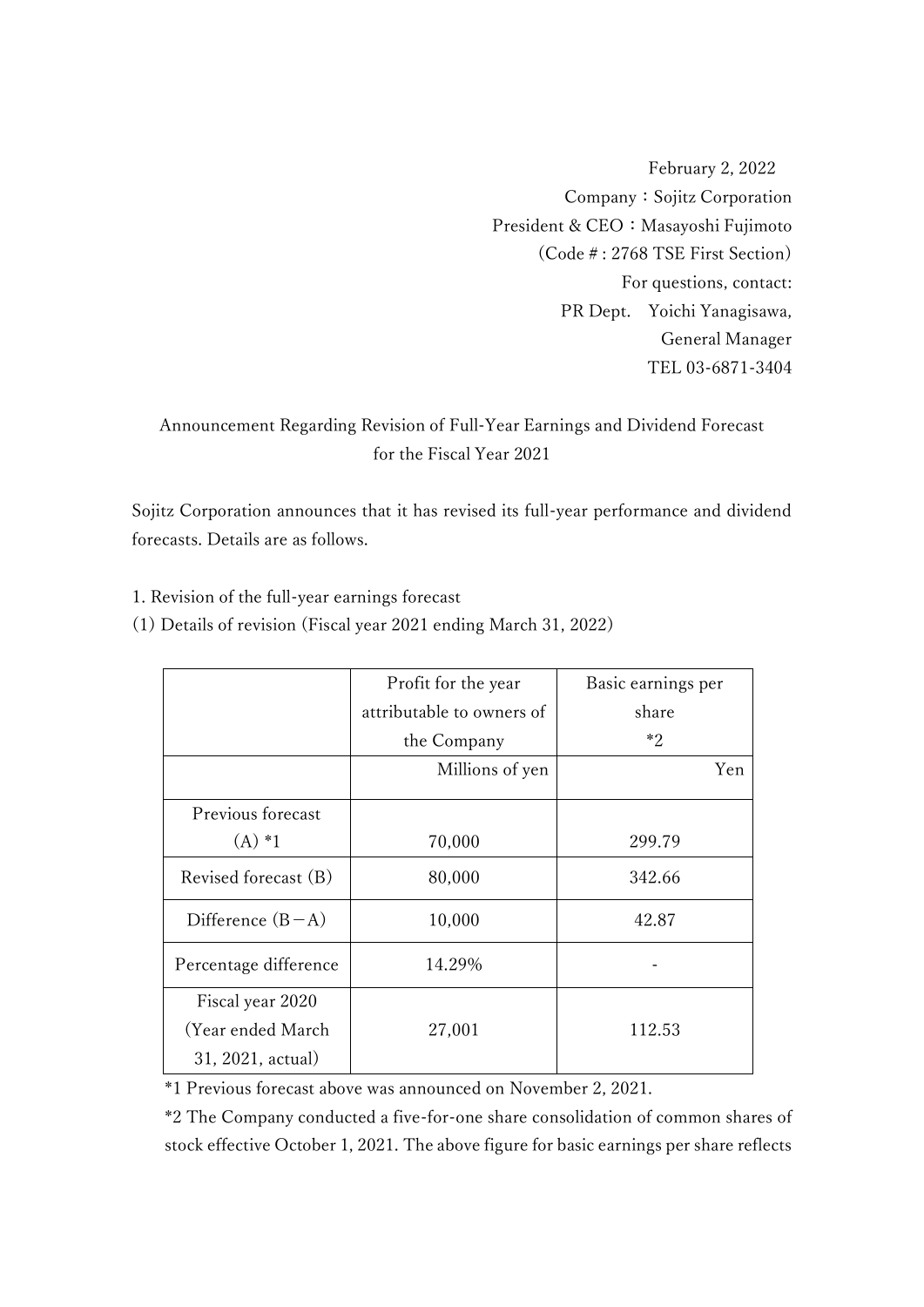the aforementioned share consolidation (performance in the year ended March 31, 2021: 22.51 yen).

# (2) Reasons for the revision

The full-year performance forecasts for the year ending March 31, 2022, were changed as described above from the figures announced on November 2, 2021, to reflect the consistently high price of coal.

### 2. Revision of the dividend forecast

#### (1) Details of revision

|                    | Dividend per share |          |        |
|--------------------|--------------------|----------|--------|
|                    | Interim            | Year-end | Annual |
| Previous forecast  |                    | Yen      |        |
| $*_{1}$            |                    | 45.00    |        |
| Revised forecast   |                    | Yen      |        |
| *2                 |                    | 58.00    |        |
| Fiscal year 2021   | Yen                |          |        |
| $*2$               | 9.00               |          |        |
| Fiscal year 2020   | Yen                | Yen      | Yen    |
| (Year ended March) |                    |          |        |
| 31, 2021, actual)  | 5.00               | 5.00     | 10.00  |

\*1 Previous forecast above was announced on November 2, 2021.

\*2 The Company conducted a five-for-one share consolidation of common shares of stock effective October 1, 2021. The year-end dividend forecast for the year ending March 31, 2022, reflects this share consolidation. No figure is displayed for the annual dividend forecast for the year ending March 31, 2022, as an appropriate figure cannot be arrived at through simple addition. If the share consolidation is accounted for, the interim dividend for the year ending March 31, 2022, would be 45.00 yen.

# (2) Reasons for the revision

Sojitz's basic dividend policy and top management priority is to pay stable dividends to shareholders on an ongoing basis, and to commit to enhancing shareholder value and improving its competitiveness by accumulating and effectively utilizing earnings. Under the Medium-term Management Plan 2023, the basic dividend policy is to maintain a consolidated payout ratio of around 30%. Lower limit for dividends is set as representing